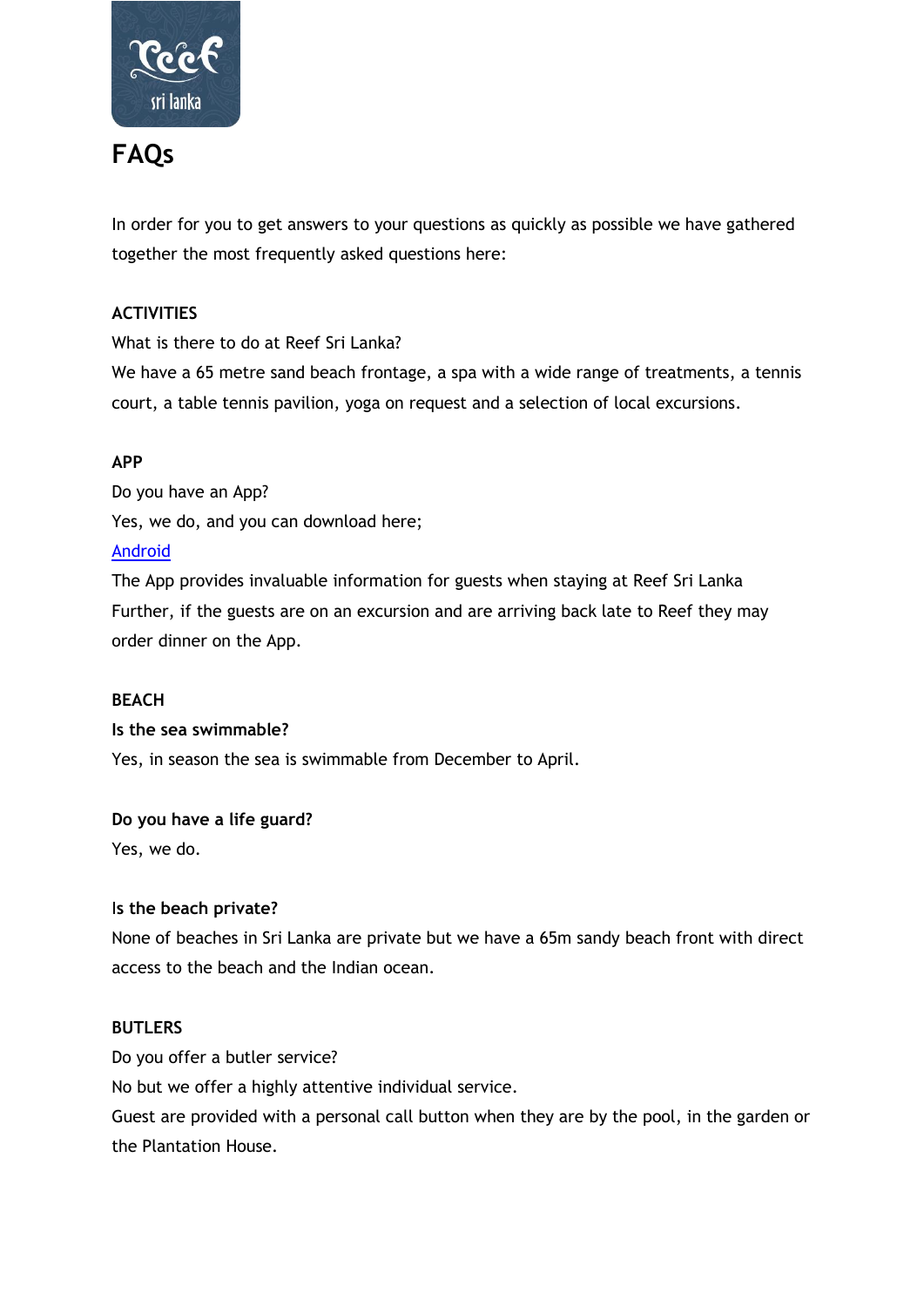

**CHECK IN AND CHECK OUT At what time is check-in?** 2pm

**At what time is check out?** 11 am

#### **CHILDREN**

**Can you accommodate children in the suites?** Yes, in three of the Ocean Suites and the two Plantation House suites we can accommodate up to 3 additional children's beds In the Lily Pond Suite, we can accommodate a cot.

#### **Do you have a children's menu?**

Yes, we do.

We also offer high chairs, booster seats, children's cutlery and crockery.

#### **Do you have a children's pool?**

We have two shallow pools running alongside the swimming pool.

#### **COMMISSION**

#### **Do you pay commission to Tour Operators and Agents?**

Yes, we do.

Please [register up here](http://eepurl.com/dEvK8b) and we will contact you.

#### **DINING**

#### **Do you have a restaurant?**

Yes, we do, and our restaurant menus are viewable on our [website.](https://www.reefvilla.com/dining)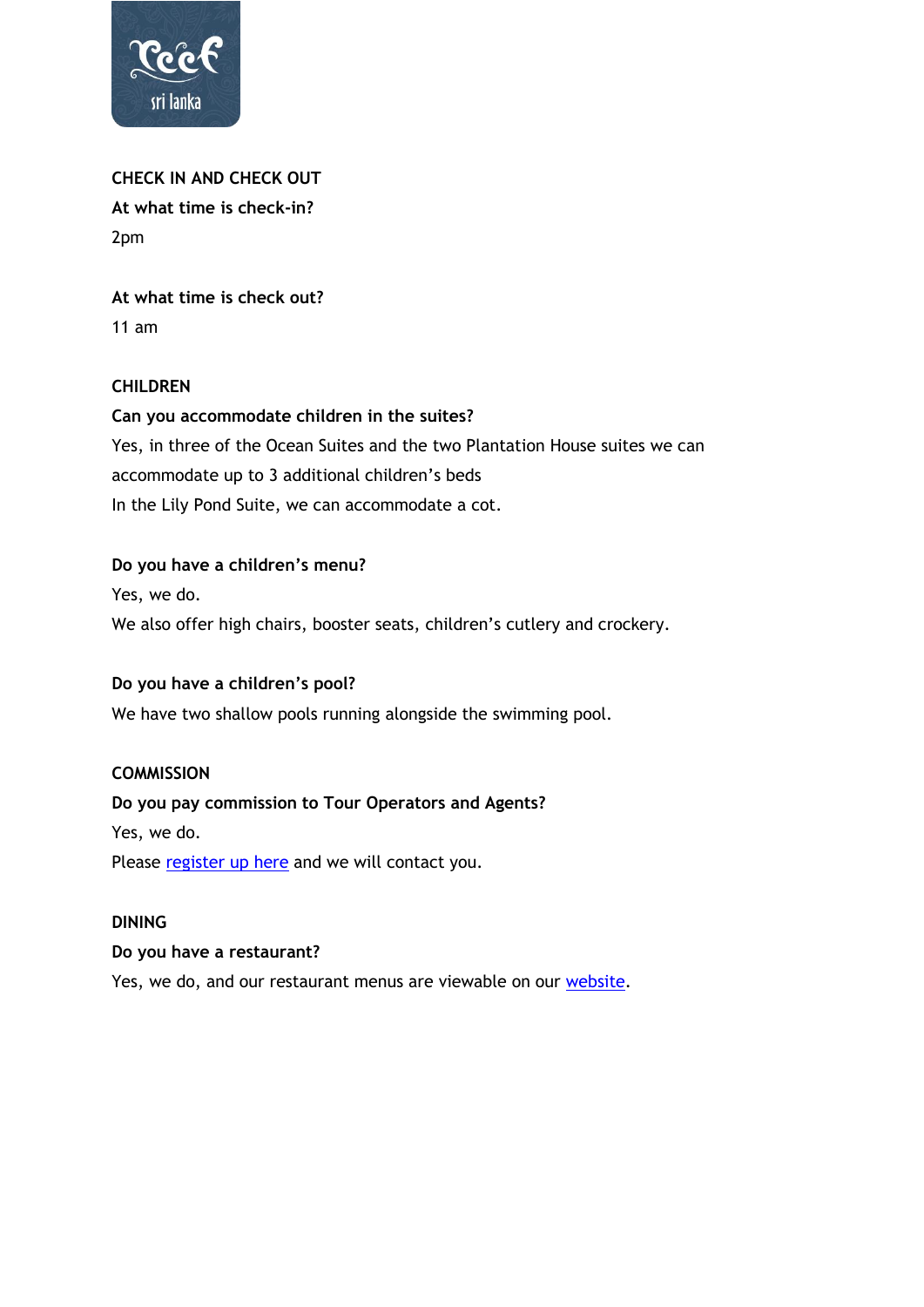

### **Do you offer Half Board?**

Yes, we do, and a set menu is provided.

# **Is the Summer Breeze Restaurant open to non-residents?**

Yes, our restaurant is open for breakfast, lunch and dinner. Reservations are recommended.

# **Are special requests, such as gluten-free meals.**

Yes, please contact us with information on any special needs.

# **Are there any dining options in the area?** Yes, there are other hotels nearby which have restaurants.

**Do you serve alcohol?** Yes, we are fully licenced.

#### **DRIVER'S ACCOMMODATION?**

# **Do you offer driver's accommodation?**

There is plenty of local accommodation for drivers in the vicinity.

#### **EXCURSIONS**

Do you offer excursions? We offer short half day or whole day excursions.

# **GIFT VOUCHERS**

How can a someone book a gift for a guest staying at Reef? [Gift vouchers can be purchased on our website.](https://shop.bookin1.com/property/RVSVLK/vouchers/list?cat=all)

#### **LOCATION**

Reef is about 40 minutes south of Colombo.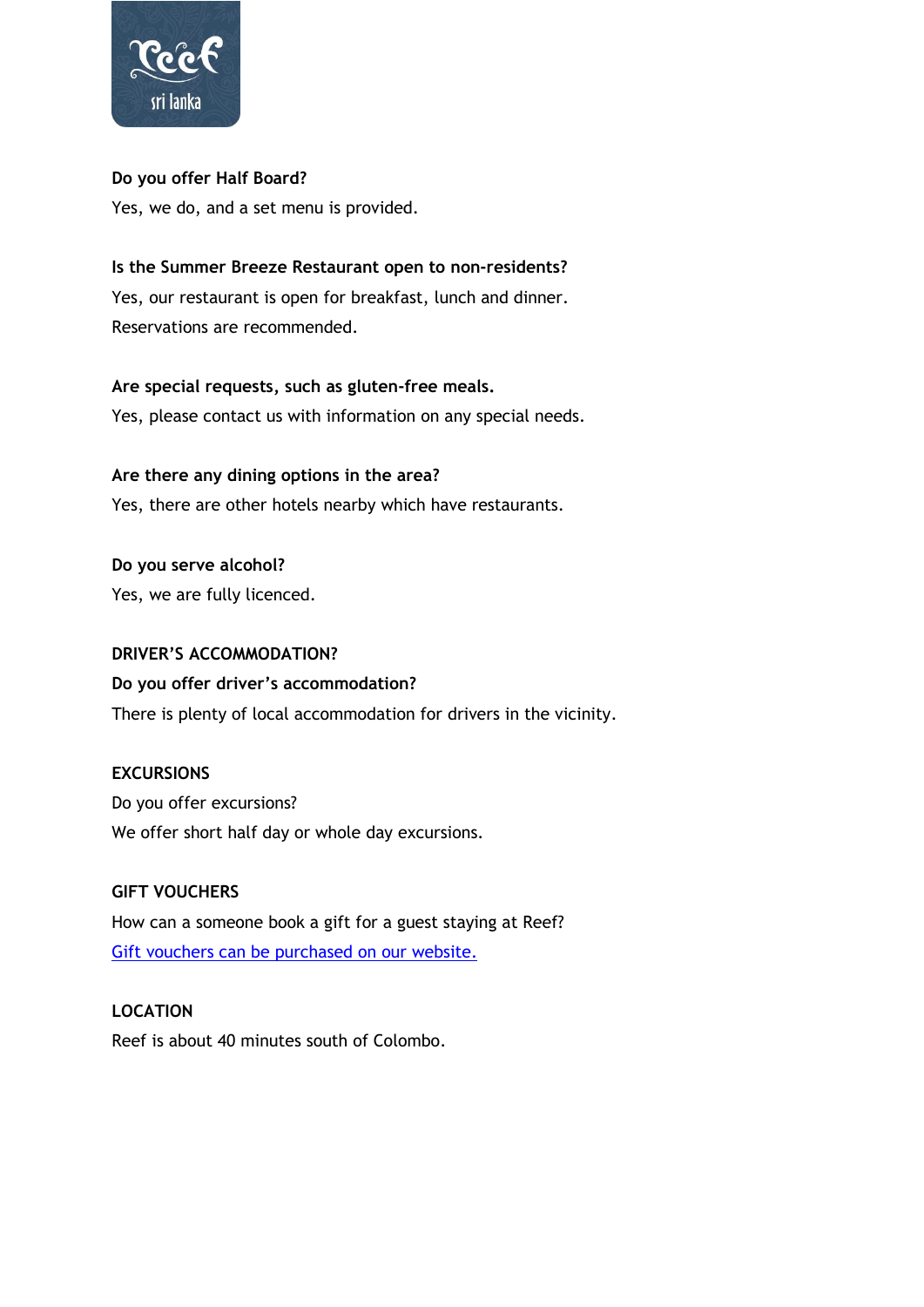

#### **How far away is the airport?**

Bandaranaike Airport is about 1.5 hours away depending on the time of day. Once the express way is fully completed (which is estimated to be mid 2020) we estimate that Reef Sri Lanka will be about 45 minutes away from the airport.

#### **How far away is Galle?**

Galle is about 1 hour's way by express way.

#### **Is Reef accessible by helicopter?**

For guests who wish to arrive by helicopter arrangements can be made to land a helicopter at the local playing field, about 3 minutes away.

#### **Where is the nearest train station**

Wadduwa is the nearest train station but for fast trains to Galle it is better to pick up a train from Panadura, about ten minutes' drive away.

#### **Do you have your own vehicles?**

Yes we have Nissan 4WD AC Jeeps with complimentary Wi fi. We also have a liveried tuk tuk.

#### **RATES**

# **How can I subscribe/unsubscribe for the rates, newsletter and information updates?**  Please [click here on the link to sign up](http://eepurl.com/dEzxC9)

If you wish to unsubscribe in the future, you will find a link at the bottom of each newsletter.

#### **Do you have special offers?**

Yes, please sign up on this link and we will keep you up to date with our [special offers.](https://www.reefvilla.com/offers)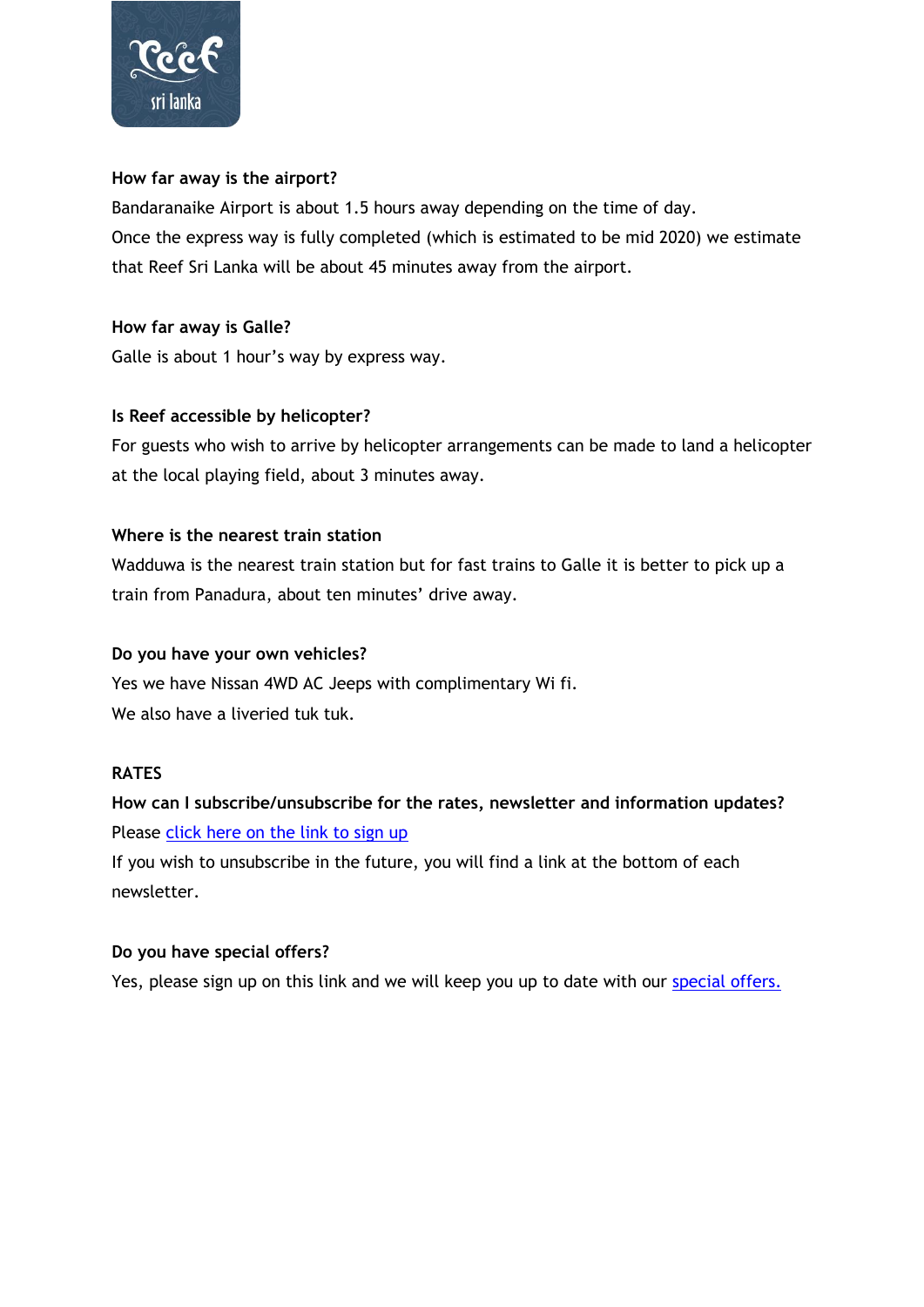

#### **As a travel agent can I book special rates for my personal travel?**

Reef Sri Lanka partners with travel agents and travel agencies to reach customers that might not book directly with us. Through this partnership, we can offer travel agents themselves, as well as their families when the travel agent is present, special rates for personal travel.

[Please register](http://eepurl.com/dEvK8b) and we will advise of your code and how to access your special rate. Proof of eligibility is required.

#### **SPECIAL REQUESTS**

**How do you cater for wheelchair users?** The grounds at Reef are generally level. As guests' requirements are all different please contact us to advise specific requirements.

All Ocean Suites and the Lily Pond Suites are wheel chair accessible as is the restaurant and Reefresh Spa.

#### **SUITES**

**How many suites are there?** We have seven suites in total: The [Lily Pond Suite](https://www.reefvilla.com/suites/lily-pond-suite) Four [Ocean Suites](https://www.reefvilla.com/suites/ocean-suites) [Manel Plantation House Suite](https://www.reefvilla.com/component/pm/Manel/2/product) [Nelum Plantation House Suite](https://www.reefvilla.com/component/pm/Nelum/3/product)

#### **Which suite has the best view of the Indian Ocean?**

For the best views of the Indian Ocean we recommend that either of the Plantation House suites are booked as they are on the first floor of the Plantation House.

#### **What size are the suites?**

The suites vary in size from 90m2 to 150m2.